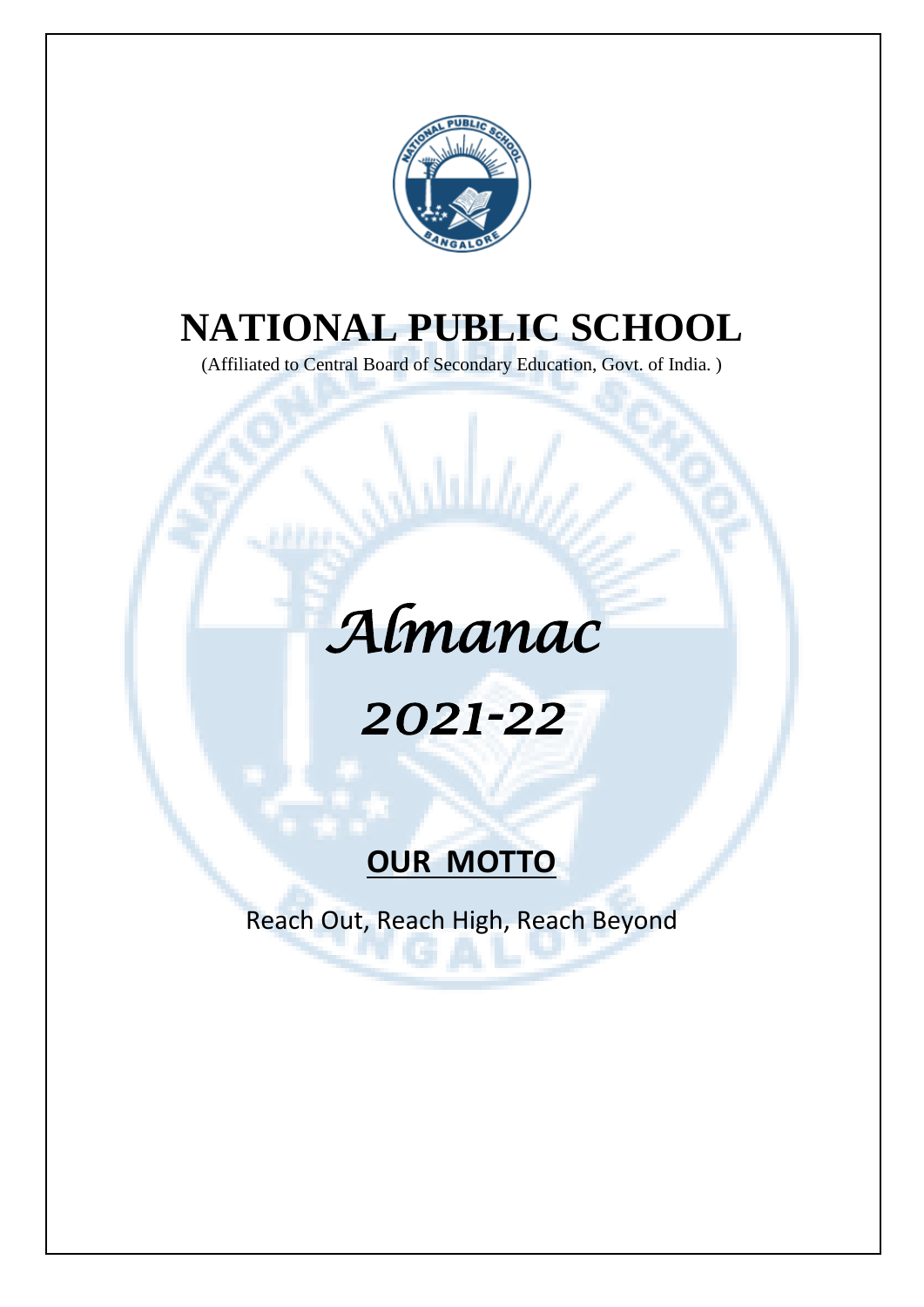|                |                 |            | <b>JUNE 2021</b>                                                |
|----------------|-----------------|------------|-----------------------------------------------------------------|
| <b>DATE</b>    | <b>DAY</b>      |            | <b>REMARKS</b>                                                  |
| 1              | <b>Tuesday</b>  | <b>HOL</b> |                                                                 |
| $\overline{2}$ | Wednesday       | <b>HOL</b> |                                                                 |
| 3              | Thursday        | <b>CL</b>  | <b>School reopens for Class I to XII</b>                        |
| 4              | Friday          | <b>CL</b>  |                                                                 |
| 5              | Saturday        | CL         |                                                                 |
| 6              | <b>Sunday</b>   | <b>HOL</b> |                                                                 |
| 7              | Monday          | <b>CL</b>  |                                                                 |
| 8              | Tuesday         | <b>CL</b>  |                                                                 |
| 9              | Wednesday       | <b>CL</b>  | <b>Classes for Montessori(Beginners) commence</b>               |
| 10             | Thursday        | <b>CL</b>  | <b>Classes for KG1 commence</b>                                 |
| 11             | Friday          | <b>CL</b>  |                                                                 |
| 12             | Saturday        | <b>CL</b>  |                                                                 |
| 13             | <b>Sunday</b>   | <b>HOL</b> |                                                                 |
| 14             | Monday          | <b>CL</b>  |                                                                 |
| 15             | Tuesday         | <b>CL</b>  |                                                                 |
| 16             | Wednesday       | <b>CL</b>  | <b>Classes for Montessori (Juniors and Seniors)</b><br>commence |
| 17             | Thursday        | <b>CL</b>  | <b>Classes for KG II commence</b>                               |
| 18             | Friday          | <b>CL</b>  |                                                                 |
| 19             | <b>Saturday</b> | <b>HOL</b> |                                                                 |
| 20             | <b>Sunday</b>   | <b>HOL</b> |                                                                 |
| 21             | Monday          | <b>CL</b>  |                                                                 |
| 22             | Tuesday         | <b>CL</b>  |                                                                 |
| 23             | Wednesday       | <b>CL</b>  |                                                                 |
| 24             | Thursday        | <b>CL</b>  |                                                                 |
| 25             | Friday          | CL         |                                                                 |
| 26             | Saturday        | <b>CL</b>  |                                                                 |
| 27             | <b>Sunday</b>   | <b>HOL</b> |                                                                 |
| 28             | Monday          | CL         |                                                                 |
| 29             | Tuesday         | <b>CL</b>  |                                                                 |
| 30             | Wednesday       | CL         |                                                                 |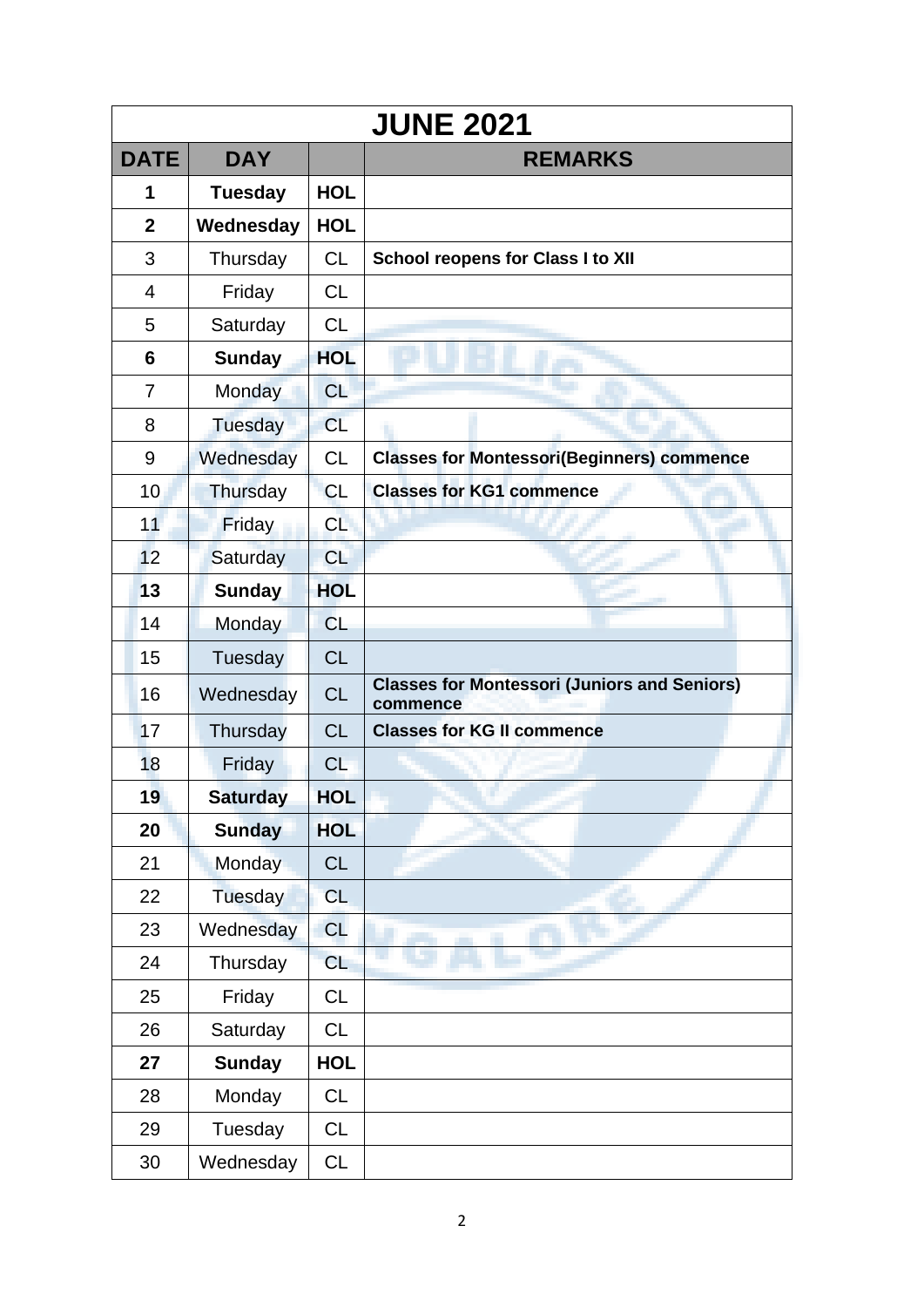|                | <b>JULY 2021</b> |            |                |  |  |
|----------------|------------------|------------|----------------|--|--|
| <b>DATE</b>    | <b>DAY</b>       |            | <b>REMARKS</b> |  |  |
| 1              | Thursday         | <b>CL</b>  |                |  |  |
| $\overline{2}$ | Friday           | <b>CL</b>  |                |  |  |
| 3              | Saturday         | <b>CL</b>  |                |  |  |
| 4              | <b>Sunday</b>    | <b>HOL</b> |                |  |  |
| 5              | Monday           | <b>CL</b>  |                |  |  |
| 6              | Tuesday          | <b>CL</b>  |                |  |  |
| $\overline{7}$ | Wednesday        | <b>CL</b>  |                |  |  |
| 8              | <b>Thursday</b>  | <b>CL</b>  |                |  |  |
| 9              | Friday           | <b>CL</b>  |                |  |  |
| 10             | Saturday         | <b>CL</b>  |                |  |  |
| 11             | <b>Sunday</b>    | <b>HOL</b> |                |  |  |
| 12             | Monday           | <b>CL</b>  |                |  |  |
| 13             | Tuesday          | CL         |                |  |  |
| 14             | Wednesday        | <b>CL</b>  |                |  |  |
| 15             | Thursday         | <b>CL</b>  |                |  |  |
| 16             | Friday           | <b>CL</b>  |                |  |  |
| 17             | <b>Saturday</b>  | <b>HOL</b> |                |  |  |
| 18             | <b>Sunday</b>    | <b>HOL</b> |                |  |  |
| 19             | Monday           | <b>CL</b>  |                |  |  |
| 20             | Tuesday          | <b>CL</b>  |                |  |  |
| 21             | Wednesday        | <b>CL</b>  |                |  |  |
| 22             | Thursday         | CL         |                |  |  |
| 23             | Friday           | CL         |                |  |  |
| 24             | Saturday         | <b>CL</b>  |                |  |  |
| 25             | <b>Sunday</b>    | <b>HOL</b> |                |  |  |
| 26             | Monday           | CL         |                |  |  |
| 27             | Tuesday          | CL         |                |  |  |
| 28             | Wednesday        | <b>CL</b>  |                |  |  |
| 29             | Thursday         | CL         |                |  |  |
| 30             | Friday           | CL         |                |  |  |
| 31             | Saturday         | <b>CL</b>  |                |  |  |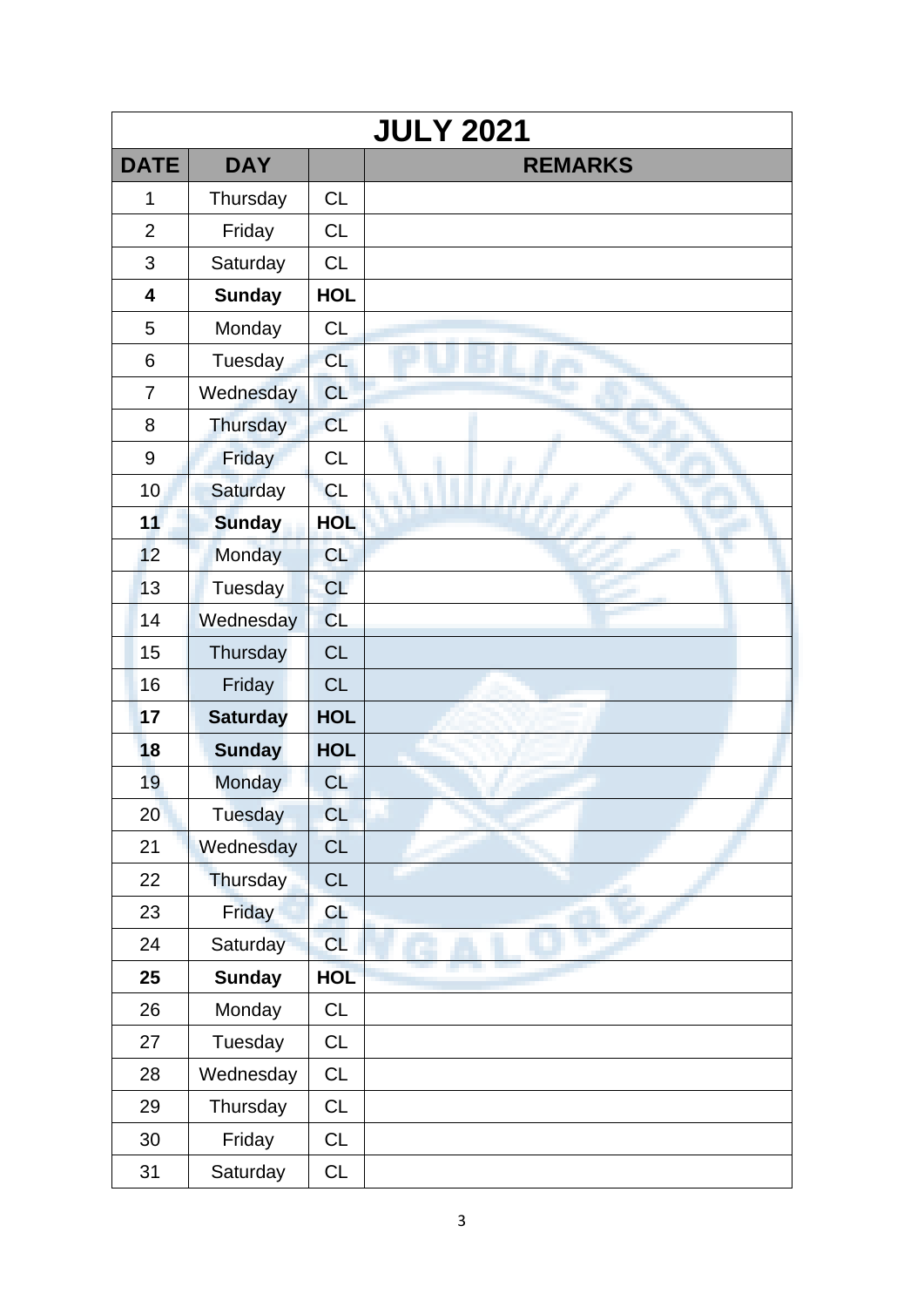|                | <b>AUGUST 2021</b> |            |                         |  |  |
|----------------|--------------------|------------|-------------------------|--|--|
| <b>DATE</b>    | <b>DAY</b>         |            | <b>REMARKS</b>          |  |  |
| 1              | <b>Sunday</b>      | <b>HOL</b> |                         |  |  |
| $\overline{2}$ | Monday             | <b>CL</b>  |                         |  |  |
| 3              | Tuesday            | <b>CL</b>  |                         |  |  |
| $\overline{4}$ | Wednesday          | <b>CL</b>  |                         |  |  |
| 5              | Thursday           | <b>CL</b>  |                         |  |  |
| 6              | Friday             | <b>CL</b>  |                         |  |  |
| $\overline{7}$ | Saturday           | <b>CL</b>  |                         |  |  |
| 8              | <b>Sunday</b>      | <b>HOL</b> |                         |  |  |
| 9              | <b>Monday</b>      | <b>CL</b>  |                         |  |  |
| 10             | Tuesday            | <b>CL</b>  |                         |  |  |
| 11             | Wednesday          | <b>CL</b>  |                         |  |  |
| 12             | Thursday           | <b>CL</b>  |                         |  |  |
| 13             | Friday             | CL         |                         |  |  |
| 14             | Saturday           | <b>CL</b>  |                         |  |  |
| 15             | <b>Sunday</b>      | <b>HOL</b> | <b>Independence Day</b> |  |  |
| 16             | Monday             | <b>CL</b>  |                         |  |  |
| 17             | Tuesday            | <b>CL</b>  |                         |  |  |
| 18             | Wednesday          | <b>CL</b>  |                         |  |  |
| 19             | Thursday           | <b>CL</b>  |                         |  |  |
| 20             | <b>Friday</b>      | <b>HOL</b> | Varamahalakshmi Vratham |  |  |
| 21             | <b>Saturday</b>    | <b>HOL</b> | Onam                    |  |  |
| 22             | <b>Sunday</b>      | <b>HOL</b> |                         |  |  |
| 23             | Monday             | <b>CL</b>  |                         |  |  |
| 24             | Tuesday            | <b>CL</b>  |                         |  |  |
| 25             | Wednesday          | CL         |                         |  |  |
| 26             | Thursday           | <b>CL</b>  |                         |  |  |
| 27             | Friday             | <b>CL</b>  |                         |  |  |
| 28             | Saturday           | <b>CL</b>  |                         |  |  |
| 29             | <b>Sunday</b>      | <b>HOL</b> |                         |  |  |
| 30             | Monday             | <b>CL</b>  |                         |  |  |
| 31             | Tuesday            | <b>CL</b>  |                         |  |  |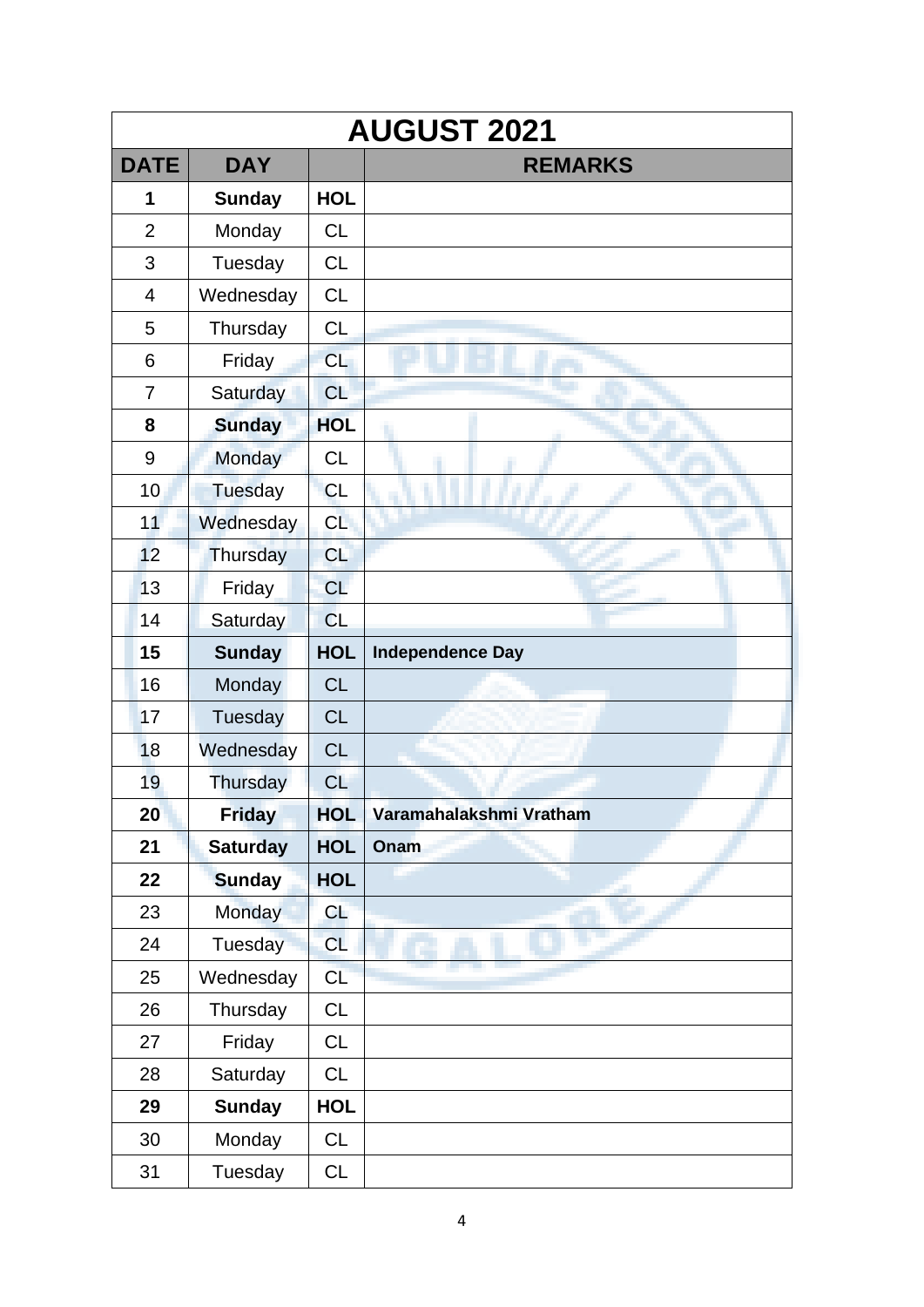|                | <b>SEPTEMBER 2021</b> |            |                         |  |  |
|----------------|-----------------------|------------|-------------------------|--|--|
| <b>DATE</b>    | <b>DAY</b>            |            | <b>REMARKS</b>          |  |  |
| 1              | Wednesday             | <b>CL</b>  |                         |  |  |
| $\overline{2}$ | Thursday              | <b>CL</b>  |                         |  |  |
| 3              | Friday                | <b>CL</b>  |                         |  |  |
| $\overline{4}$ | Saturday              | <b>CL</b>  |                         |  |  |
| 5              | <b>Sunday</b>         | <b>HOL</b> |                         |  |  |
| 6              | Monday                | <b>CL</b>  |                         |  |  |
| 7              | Tuesday               | <b>CL</b>  |                         |  |  |
| 8              | Wednesday             | <b>CL</b>  |                         |  |  |
| 9              | <b>Thursday</b>       | <b>CL</b>  |                         |  |  |
| 10             | <b>Friday</b>         | <b>HOL</b> | <b>Ganesh Chaturthi</b> |  |  |
| 11             | <b>Saturday</b>       | <b>HOL</b> |                         |  |  |
| 12             | <b>Sunday</b>         | <b>HOL</b> |                         |  |  |
| 13             | Monday                | <b>CL</b>  |                         |  |  |
| 14             | <b>Tuesday</b>        | <b>CL</b>  |                         |  |  |
| 15             | Wednesday             | <b>CL</b>  |                         |  |  |
| 16             | Thursday              | <b>CL</b>  |                         |  |  |
| 17             | Friday                | <b>CL</b>  |                         |  |  |
| 18             | Saturday              | <b>CL</b>  |                         |  |  |
| 19             | <b>Sunday</b>         | <b>HOL</b> |                         |  |  |
| 20             | Monday                | <b>CL</b>  |                         |  |  |
| 21             | <b>Tuesday</b>        | CL         |                         |  |  |
| 22             | Wednesday             | <b>CL</b>  |                         |  |  |
| 23             | <b>Thursday</b>       | <b>CL</b>  |                         |  |  |
| 24             | Friday                | <b>CL</b>  |                         |  |  |
| 25             | Saturday              | CL         |                         |  |  |
| 26             | <b>Sunday</b>         | <b>HOL</b> |                         |  |  |
| 27             | Monday                | CL         |                         |  |  |
| 28             | Tuesday               | <b>CL</b>  |                         |  |  |
| 29             | Wednesday             | CL         |                         |  |  |
| 30             | Thursday              | <b>CL</b>  |                         |  |  |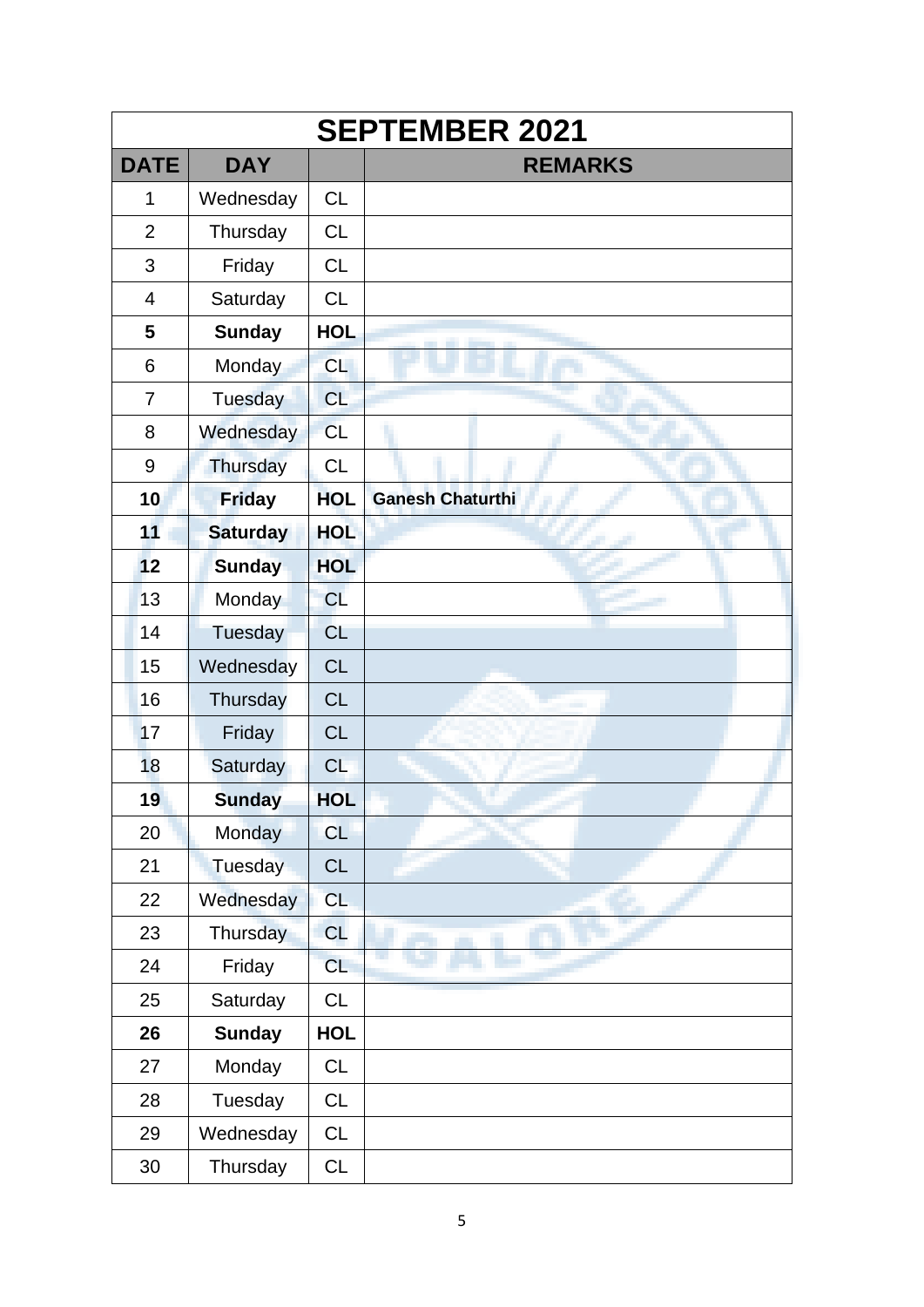|                | <b>OCTOBER 2021</b> |            |                                               |  |  |
|----------------|---------------------|------------|-----------------------------------------------|--|--|
| <b>DATE</b>    | <b>DAY</b>          |            | <b>REMARKS</b>                                |  |  |
| 1              | Friday              | <b>CL</b>  |                                               |  |  |
| $\mathbf{2}$   | <b>Saturday</b>     | <b>HOL</b> | Gandhi Jayanti                                |  |  |
| 3              | <b>Sunday</b>       | <b>HOL</b> |                                               |  |  |
| 4              | Monday              | <b>CL</b>  |                                               |  |  |
| 5              | Tuesday             | <b>CL</b>  |                                               |  |  |
| 6              | Wednesday           | <b>HOL</b> | Mahalaya Amavasya                             |  |  |
| $\overline{7}$ | Thursday            | <b>CL</b>  |                                               |  |  |
| 8              | Friday              | <b>CL</b>  |                                               |  |  |
| 9              | <b>Saturday</b>     | <b>HOL</b> | <b>Dussera Vacation begins</b>                |  |  |
| 10             | <b>Sunday</b>       | <b>HOL</b> |                                               |  |  |
| 11             | <b>Monday</b>       | <b>HOL</b> |                                               |  |  |
| 12             | <b>Tuesday</b>      | <b>HOL</b> |                                               |  |  |
| 13             | Wednesday           | <b>HOL</b> |                                               |  |  |
| 14             | <b>Thursday</b>     | <b>HOL</b> | Ayudha Puja                                   |  |  |
| 15             | <b>Friday</b>       | <b>HOL</b> | Vijayadashami                                 |  |  |
| 16             | <b>Saturday</b>     | <b>HOL</b> |                                               |  |  |
| 17             | <b>Sunday</b>       | <b>HOL</b> |                                               |  |  |
| 18             | <b>Monday</b>       | <b>HOL</b> |                                               |  |  |
| 19             | <b>Tuesday</b>      | <b>HOL</b> |                                               |  |  |
| 20             | Wednesday           | <b>CL</b>  | <b>School re-opens after Dussera Vacation</b> |  |  |
| 21             | Thursday            | <b>CL</b>  |                                               |  |  |
| 22             | Friday              | <b>CL</b>  |                                               |  |  |
| 23             | <b>Saturday</b>     | <b>CL</b>  |                                               |  |  |
| 24             | <b>Sunday</b>       | <b>HOL</b> |                                               |  |  |
| 25             | Monday              | CL         |                                               |  |  |
| 26             | Tuesday             | <b>CL</b>  |                                               |  |  |
| 27             | Wednesday           | <b>CL</b>  |                                               |  |  |
| 28             | Thursday            | <b>CL</b>  |                                               |  |  |
| 29             | Friday              | <b>CL</b>  |                                               |  |  |
| 30             | Saturday            | CL         |                                               |  |  |
| 31             | <b>Sunday</b>       | <b>HOL</b> |                                               |  |  |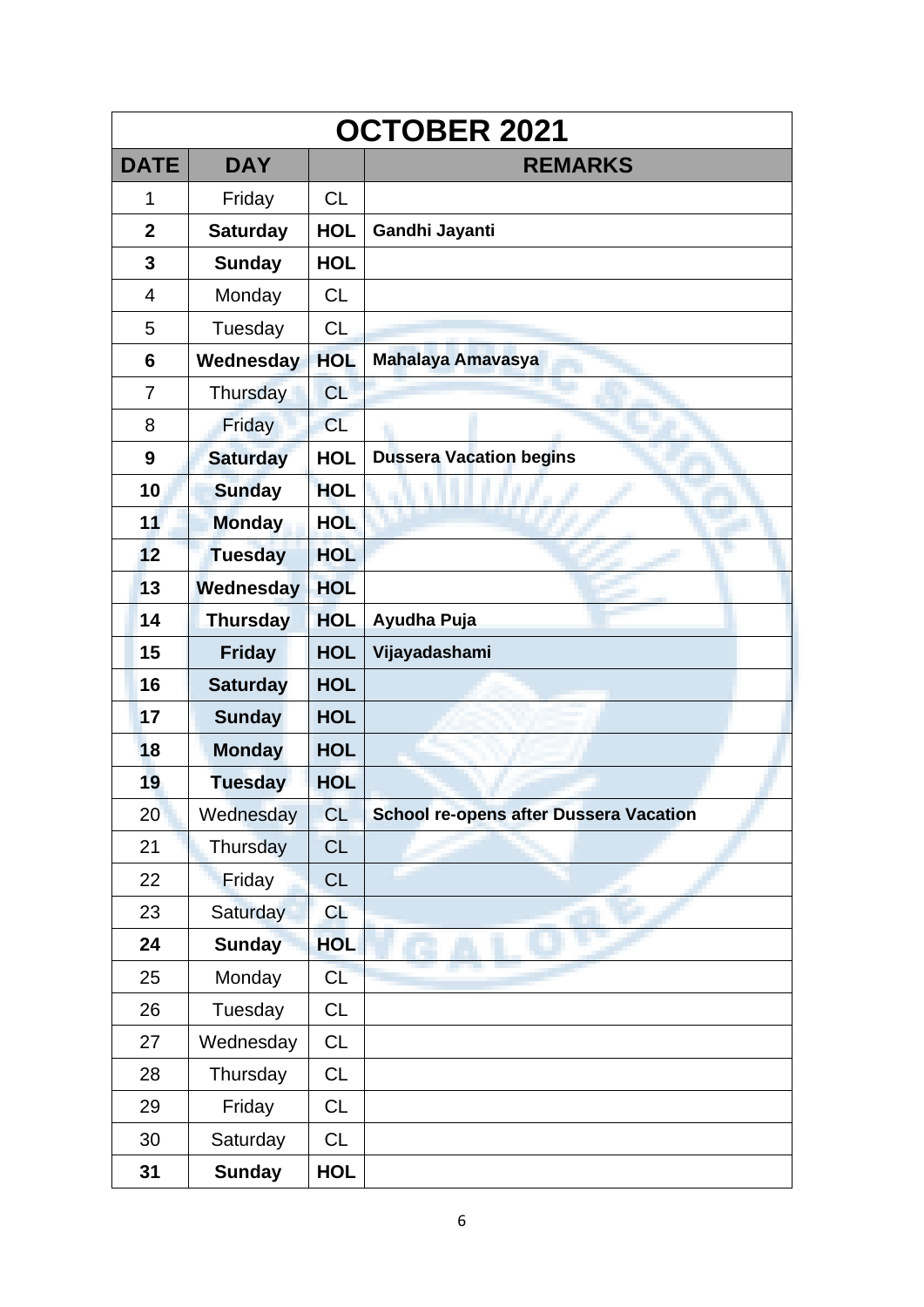| <b>NOVEMBER 2021</b>    |                 |            |                    |  |
|-------------------------|-----------------|------------|--------------------|--|
| <b>DATE</b>             | <b>DAY</b>      |            | <b>REMARKS</b>     |  |
| 1                       | <b>Monday</b>   | <b>HOL</b> | Rajyothsava Day    |  |
| $\overline{2}$          | <b>Tuesday</b>  | <b>HOL</b> |                    |  |
| 3                       | Wednesday       | <b>HOL</b> | Naraka Chaturdashi |  |
| $\overline{\mathbf{4}}$ | <b>Thursday</b> | <b>HOL</b> | <b>Diwali</b>      |  |
| 5                       | <b>Friday</b>   | <b>HOL</b> | <b>Balipadyami</b> |  |
| 6                       | <b>Saturday</b> | <b>HOL</b> |                    |  |
| $\overline{7}$          | <b>Sunday</b>   | <b>HOL</b> |                    |  |
| 8                       | <b>Monday</b>   | <b>CL</b>  |                    |  |
| 9                       | Tuesday         | <b>CL</b>  |                    |  |
| 10                      | Wednesday       | <b>CL</b>  |                    |  |
| 11                      | Thursday        | <b>CL</b>  |                    |  |
| 12                      | Friday          | <b>CL</b>  |                    |  |
| 13                      | Saturday        | CL         |                    |  |
| 14                      | <b>Sunday</b>   | <b>HOL</b> |                    |  |
| 15                      | Monday          | <b>CL</b>  |                    |  |
| 16                      | Tuesday         | CL         |                    |  |
| 17                      | Wednesday       | CL         |                    |  |
| 18                      | Thursday        | <b>CL</b>  |                    |  |
| 19                      | Friday          | <b>CL</b>  |                    |  |
| 20                      | Saturday        | <b>CL</b>  |                    |  |
| 21                      | <b>Sunday</b>   | <b>HOL</b> |                    |  |
| 22                      | <b>Monday</b>   | CL         |                    |  |
| 23                      | Tuesday         | <b>CL</b>  |                    |  |
| 24                      | Wednesday       | <b>CL</b>  |                    |  |
| 25                      | Thursday        | <b>CL</b>  |                    |  |
| 26                      | Friday          | CL         |                    |  |
| 27                      | Saturday        | CL         |                    |  |
| 28                      | <b>Sunday</b>   | <b>HOL</b> |                    |  |
| 29                      | Monday          | <b>CL</b>  |                    |  |
| 30                      | Tuesday         | <b>CL</b>  |                    |  |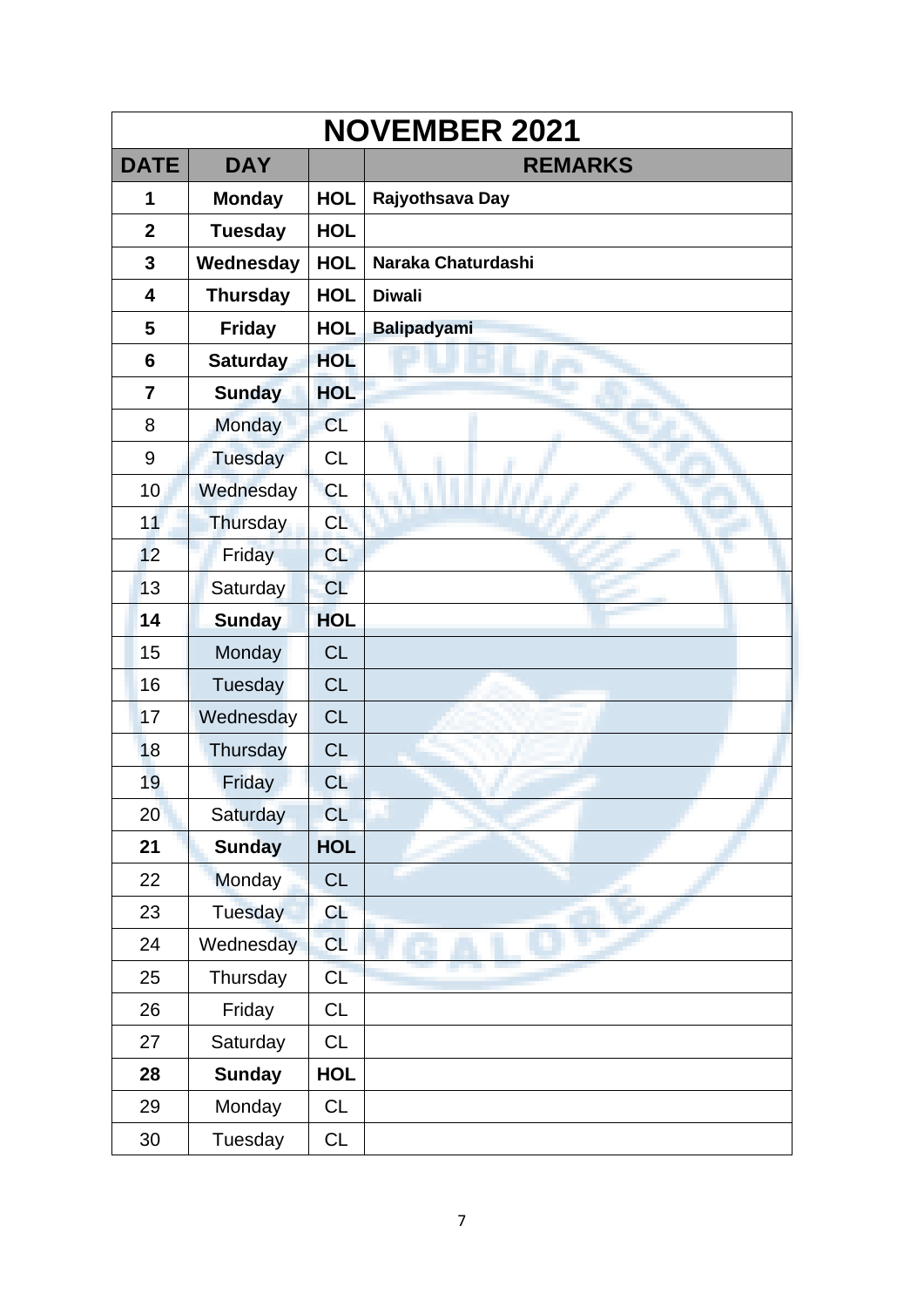|                |                 |            | <b>DECEMBER 2021</b>             |
|----------------|-----------------|------------|----------------------------------|
| <b>DATE</b>    | <b>DAY</b>      |            | <b>REMARKS</b>                   |
| 1              | Wednesday       | <b>CL</b>  |                                  |
| $\overline{2}$ | Thursday        | <b>CL</b>  |                                  |
| 3              | Friday          | <b>CL</b>  |                                  |
| $\overline{4}$ | Saturday        | <b>CL</b>  |                                  |
| 5              | <b>Sunday</b>   | <b>HOL</b> |                                  |
| 6              | Monday          | CL         |                                  |
| $\overline{7}$ | <b>Tuesday</b>  | <b>CL</b>  |                                  |
| 8              | Wednesday       | CL         |                                  |
| 9              | Thursday        | <b>CL</b>  |                                  |
| 10             | Friday          | <b>CL</b>  |                                  |
| 11             | Saturday        | <b>CL</b>  |                                  |
| 12             | <b>Sunday</b>   | <b>HOL</b> |                                  |
| 13             | Monday          | <b>CL</b>  |                                  |
| 14             | Tuesday         | <b>CL</b>  |                                  |
| 15             | Wednesday       | <b>CL</b>  |                                  |
| 16             | Thursday        | <b>CL</b>  |                                  |
| 17             | Friday          | <b>CL</b>  |                                  |
| 18             | <b>Saturday</b> | <b>HOL</b> |                                  |
| 19             | <b>Sunday</b>   | <b>HOL</b> |                                  |
| 20             | Monday          | <b>CL</b>  |                                  |
| 21             | <b>Tuesday</b>  | <b>CL</b>  |                                  |
| 22             | Wednesday       | <b>CL</b>  |                                  |
| 23             | Thursday        | <b>CL</b>  |                                  |
| 24             | Friday          | <b>CL</b>  |                                  |
| 25             | <b>Saturday</b> | <b>HOL</b> | <b>Christmas Vacation begins</b> |
| 26             | <b>Sunday</b>   | <b>HOL</b> |                                  |
| 27             | <b>Monday</b>   | <b>HOL</b> |                                  |
| 28             | <b>Tuesday</b>  | <b>HOL</b> |                                  |
| 29             | Wednesday       | <b>HOL</b> |                                  |
| 30             | <b>Thursday</b> | <b>HOL</b> |                                  |
| 31             | <b>Friday</b>   | <b>HOL</b> |                                  |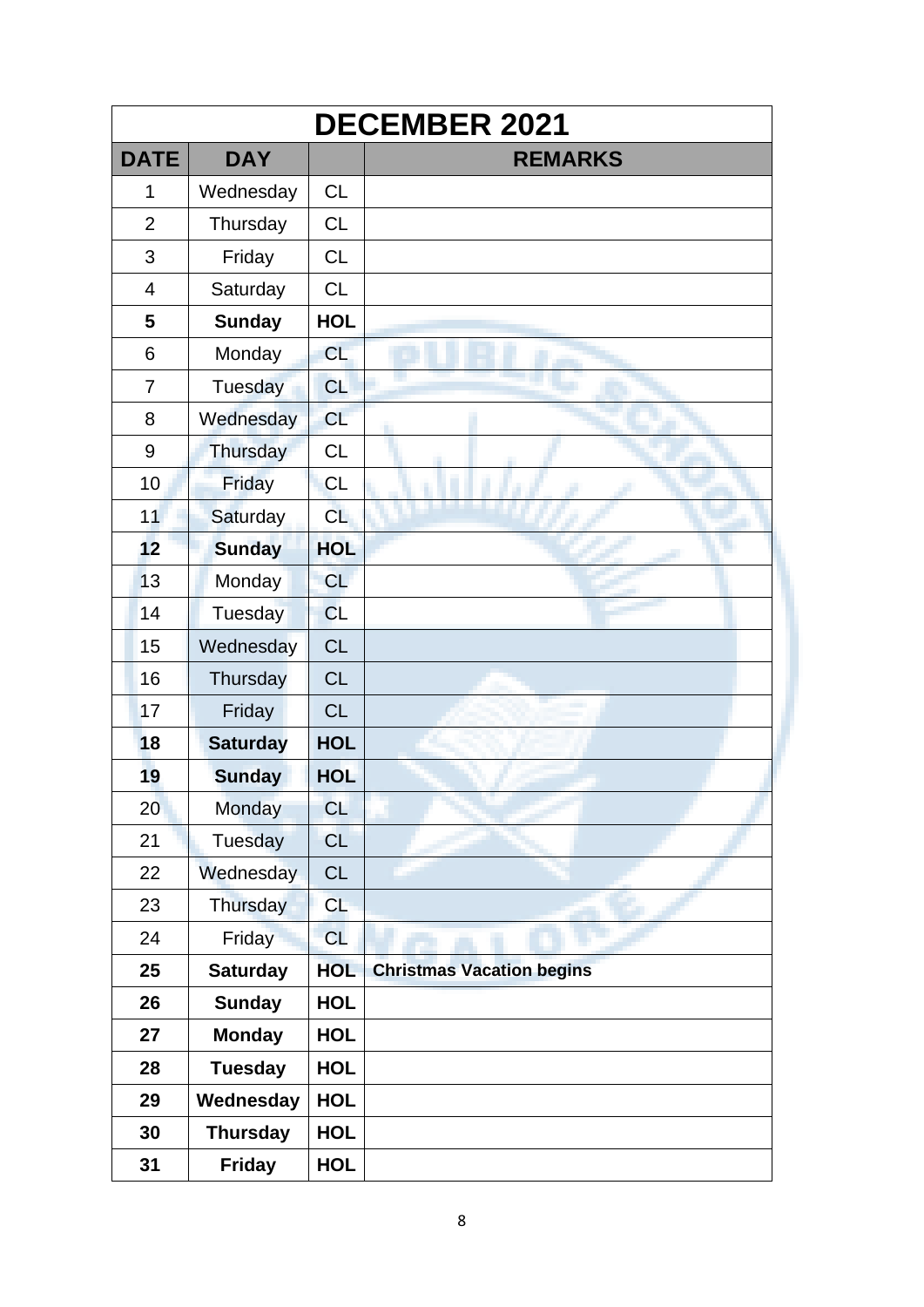|                | <b>JANUARY 2022</b> |            |                                                |  |  |
|----------------|---------------------|------------|------------------------------------------------|--|--|
| <b>DATE</b>    | <b>DAY</b>          |            | <b>REMARKS</b>                                 |  |  |
| 1              | <b>Saturday</b>     | <b>HOL</b> |                                                |  |  |
| $\overline{2}$ | <b>Sunday</b>       | <b>HOL</b> |                                                |  |  |
| 3              | Monday              | <b>CL</b>  | <b>School reopens after Christmas Vacation</b> |  |  |
| $\overline{4}$ | Tuesday             | <b>CL</b>  |                                                |  |  |
| 5              | Wednesday           | <b>CL</b>  |                                                |  |  |
| 6              | Thursday            | <b>CL</b>  |                                                |  |  |
| $\overline{7}$ | Friday              | <b>CL</b>  |                                                |  |  |
| 8              | Saturday            | <b>CL</b>  |                                                |  |  |
| 9              | <b>Sunday</b>       | <b>HOL</b> |                                                |  |  |
| 10             | Monday              | <b>CL</b>  |                                                |  |  |
| 11             | Tuesday             | <b>CL</b>  |                                                |  |  |
| 12             | Wednesday           | <b>CL</b>  |                                                |  |  |
| 13             | Thursday            | <b>CL</b>  |                                                |  |  |
| 14             | <b>Friday</b>       | <b>HOL</b> | <b>Makar Shankranthi</b>                       |  |  |
| 15             | <b>Saturday</b>     | <b>HOL</b> |                                                |  |  |
| 16             | <b>Sunday</b>       | <b>HOL</b> |                                                |  |  |
| 17             | Monday              | <b>CL</b>  |                                                |  |  |
| 18             | Tuesday             | <b>CL</b>  |                                                |  |  |
| 19             | Wednesday           | <b>CL</b>  |                                                |  |  |
| 20             | Thursday            | <b>CL</b>  |                                                |  |  |
| 21             | Friday              | <b>CL</b>  |                                                |  |  |
| 22             | Saturday            | <b>CL</b>  |                                                |  |  |
| 23             | <b>Sunday</b>       | <b>HOL</b> |                                                |  |  |
| 24             | Monday              | <b>CL</b>  |                                                |  |  |
| 25             | Tuesday             | CL         |                                                |  |  |
| 26             | Wednesday           | CL         | <b>Republic Day</b>                            |  |  |
| 27             | Thursday            | <b>CL</b>  |                                                |  |  |
| 28             | Friday              | <b>CL</b>  |                                                |  |  |
| 29             | Saturday            | <b>CL</b>  |                                                |  |  |
| 30             | <b>Sunday</b>       | <b>HOL</b> |                                                |  |  |
| 31             | Monday              | <b>CL</b>  |                                                |  |  |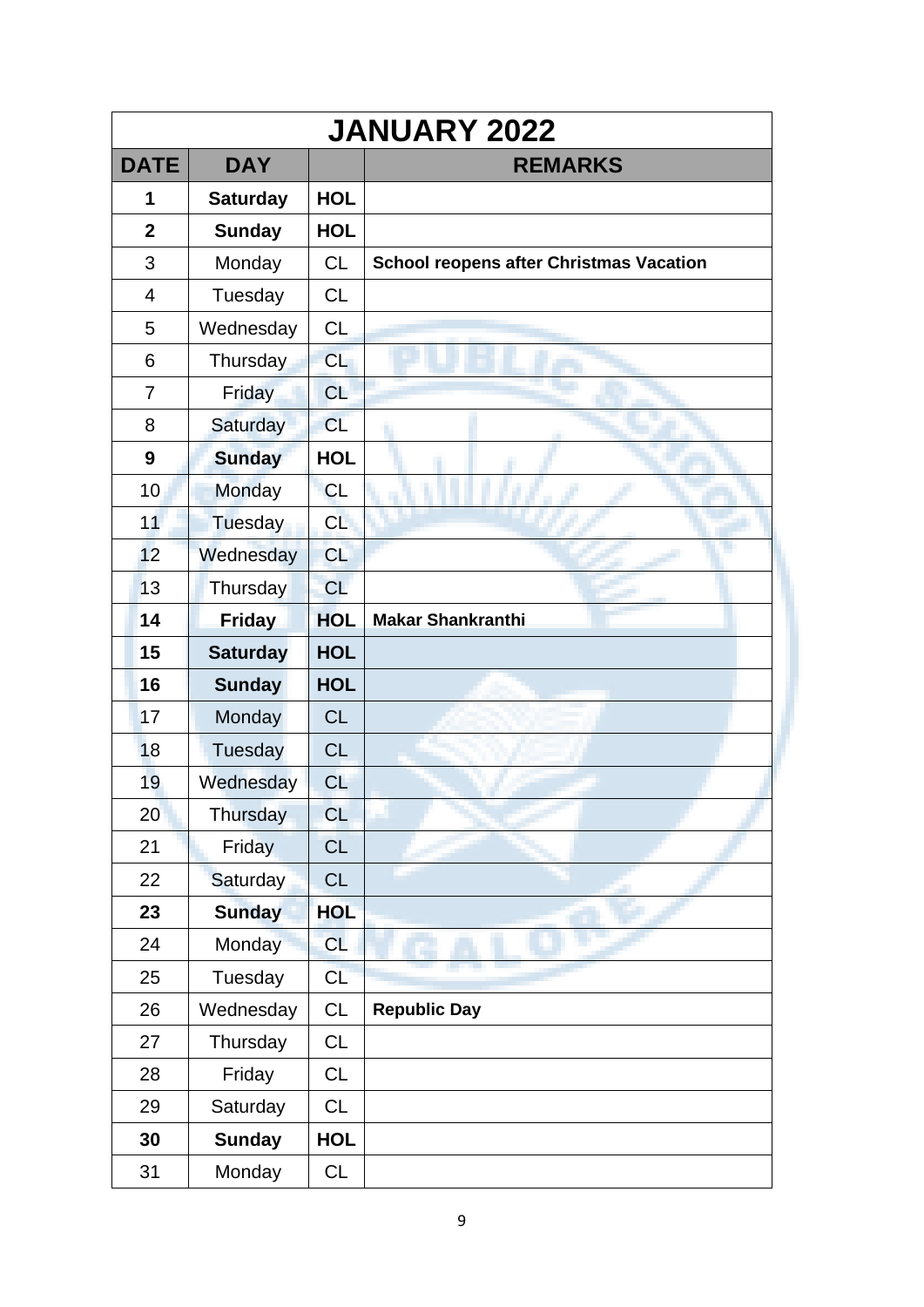|                |                 |            | <b>FEBRUARY 2022</b> |
|----------------|-----------------|------------|----------------------|
| <b>DATE</b>    | <b>DAY</b>      |            | <b>REMARKS</b>       |
| $\mathbf{1}$   | Tuesday         | <b>CL</b>  |                      |
| $\overline{2}$ | Wednesday       | <b>CL</b>  |                      |
| 3              | Thursday        | <b>CL</b>  |                      |
| 4              | Friday          | <b>CL</b>  |                      |
| 5              | Saturday        | <b>CL</b>  |                      |
| 6              | <b>Sunday</b>   | <b>HOL</b> |                      |
| $\overline{7}$ | <b>Monday</b>   | <b>CL</b>  |                      |
| 8              | <b>Tuesday</b>  | CL         |                      |
| 9              | Wednesday       | <b>CL</b>  |                      |
| 10             | Thursday        | <b>CL</b>  |                      |
| 11             | Friday          | CL         |                      |
| 12             | Saturday        | CL         |                      |
| 13             | <b>Sunday</b>   | <b>HOL</b> |                      |
| 14             | Monday          | <b>CL</b>  |                      |
| 15             | Tuesday         | <b>CL</b>  |                      |
| 16             | Wednesday       | <b>CL</b>  |                      |
| 17             | Thursday        | <b>CL</b>  |                      |
| 18             | Friday          | <b>CL</b>  |                      |
| 19             | <b>Saturday</b> | <b>HOL</b> |                      |
| 20             | <b>Sunday</b>   | <b>HOL</b> |                      |
| 21             | <b>Monday</b>   | <b>CL</b>  |                      |
| 22             | Tuesday         | <b>CL</b>  |                      |
| 23             | Wednesday       | <b>CL</b>  |                      |
| 24             | Thursday        | CL         |                      |
| 25             | Friday          | CL         |                      |
| 26             | Saturday        | CL         |                      |
| 27             | <b>Sunday</b>   | <b>HOL</b> |                      |
| 28             | Monday          | CL         |                      |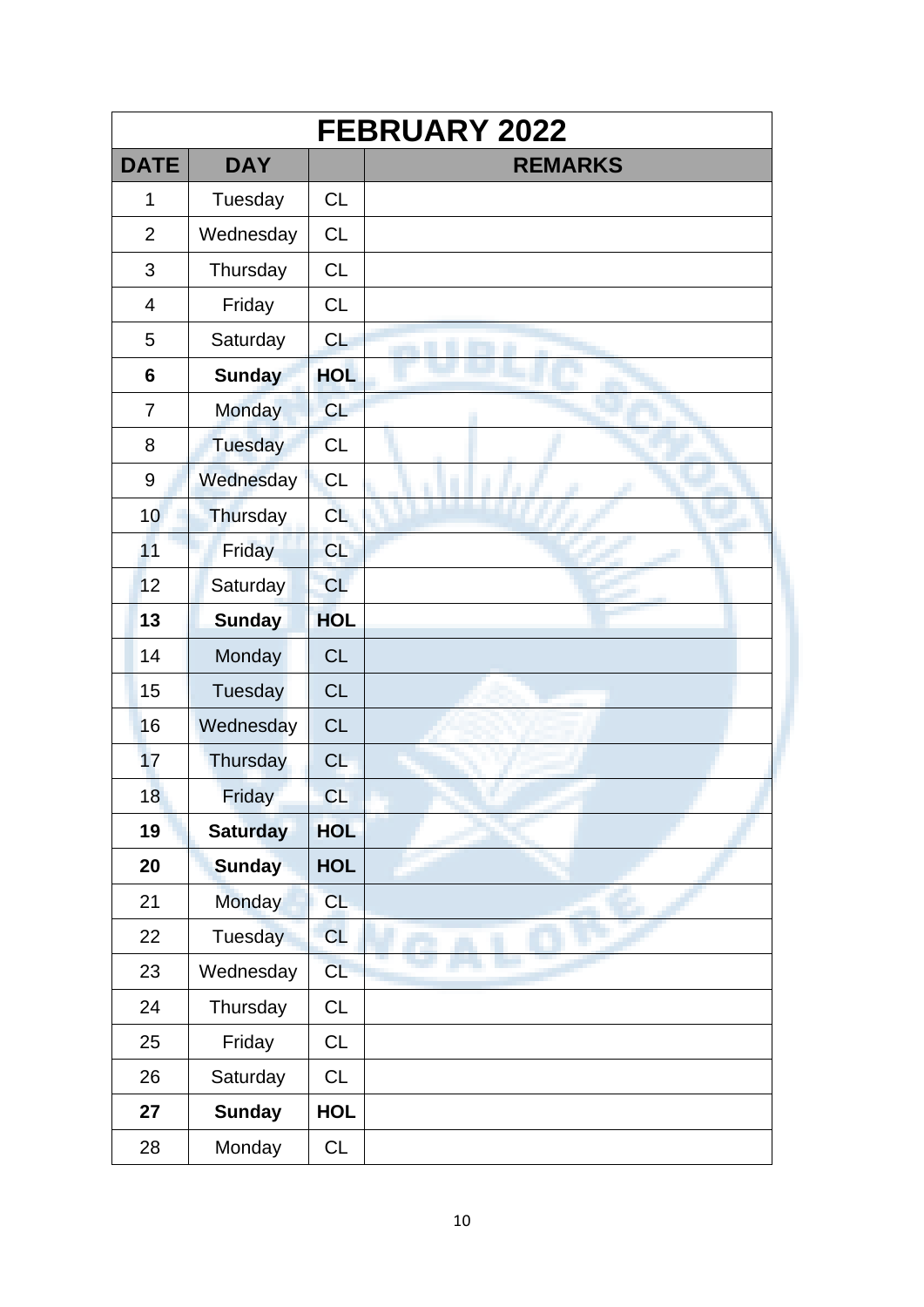|                                                                                                                                                                                                                                              | <b>MARCH 2022</b> |            |                         |  |
|----------------------------------------------------------------------------------------------------------------------------------------------------------------------------------------------------------------------------------------------|-------------------|------------|-------------------------|--|
| <b>DATE</b>                                                                                                                                                                                                                                  | <b>DAY</b>        |            | <b>REMARKS</b>          |  |
| 1                                                                                                                                                                                                                                            | <b>Tuesday</b>    | <b>HOL</b> | <b>Maha Shivaratri</b>  |  |
| $\overline{2}$                                                                                                                                                                                                                               | Wednesday         | <b>CL</b>  |                         |  |
| 3                                                                                                                                                                                                                                            | Thursday          | <b>CL</b>  |                         |  |
| 4                                                                                                                                                                                                                                            | Friday            | <b>CL</b>  |                         |  |
| 5                                                                                                                                                                                                                                            | Saturday          | <b>CL</b>  |                         |  |
| 6                                                                                                                                                                                                                                            | <b>Sunday</b>     | <b>HOL</b> |                         |  |
| $\overline{7}$                                                                                                                                                                                                                               | Monday            | CL         |                         |  |
| 8                                                                                                                                                                                                                                            | Tuesday           | CL         |                         |  |
| 9                                                                                                                                                                                                                                            | Wednesday         | <b>CL</b>  |                         |  |
| 10                                                                                                                                                                                                                                           | Thursday          | <b>CL</b>  |                         |  |
| 11                                                                                                                                                                                                                                           | Friday            | <b>CL</b>  |                         |  |
| 12                                                                                                                                                                                                                                           | Saturday          | <b>CL</b>  |                         |  |
| 13                                                                                                                                                                                                                                           | <b>Sunday</b>     | <b>HOL</b> |                         |  |
| 14                                                                                                                                                                                                                                           | Monday            | <b>CL</b>  |                         |  |
| 15                                                                                                                                                                                                                                           | Tuesday           | <b>CL</b>  |                         |  |
| 16                                                                                                                                                                                                                                           | Wednesday         | <b>CL</b>  |                         |  |
| 17                                                                                                                                                                                                                                           | Thursday          | <b>CL</b>  |                         |  |
| 18                                                                                                                                                                                                                                           | Friday            | <b>CL</b>  |                         |  |
| 19                                                                                                                                                                                                                                           | <b>Saturday</b>   | <b>HOL</b> |                         |  |
| 20                                                                                                                                                                                                                                           | <b>Sunday</b>     | <b>HOL</b> |                         |  |
| 21                                                                                                                                                                                                                                           | Monday            | <b>CL</b>  |                         |  |
| 22                                                                                                                                                                                                                                           | Tuesday           | <b>CL</b>  |                         |  |
| 23                                                                                                                                                                                                                                           | Wednesday         | <b>CL</b>  |                         |  |
| 24                                                                                                                                                                                                                                           | Thursday          | <b>CL</b>  |                         |  |
| 25                                                                                                                                                                                                                                           | Friday            | <b>CL</b>  |                         |  |
| 26                                                                                                                                                                                                                                           | <b>Saturday</b>   | <b>CL</b>  |                         |  |
| 27                                                                                                                                                                                                                                           | <b>Sunday</b>     | <b>HOL</b> |                         |  |
| 28                                                                                                                                                                                                                                           | Monday            | <b>CL</b>  |                         |  |
| 29                                                                                                                                                                                                                                           | Tuesday           | <b>CL</b>  |                         |  |
| 30                                                                                                                                                                                                                                           | Wednesday         | <b>CL</b>  |                         |  |
| 31                                                                                                                                                                                                                                           | Thursday          | <b>CL</b>  | <b>Last working Day</b> |  |
| Payment of fees from 26-03-2022 to 8-04-2022<br>Last working day for New Classes X and XII : 9-04-2022 (Saturday)<br>01-06-2022 (Wednesday) School re-opens for Classes I - VIII<br>23-05-2022 (Monday) School re-opens for Classes IX - XII |                   |            |                         |  |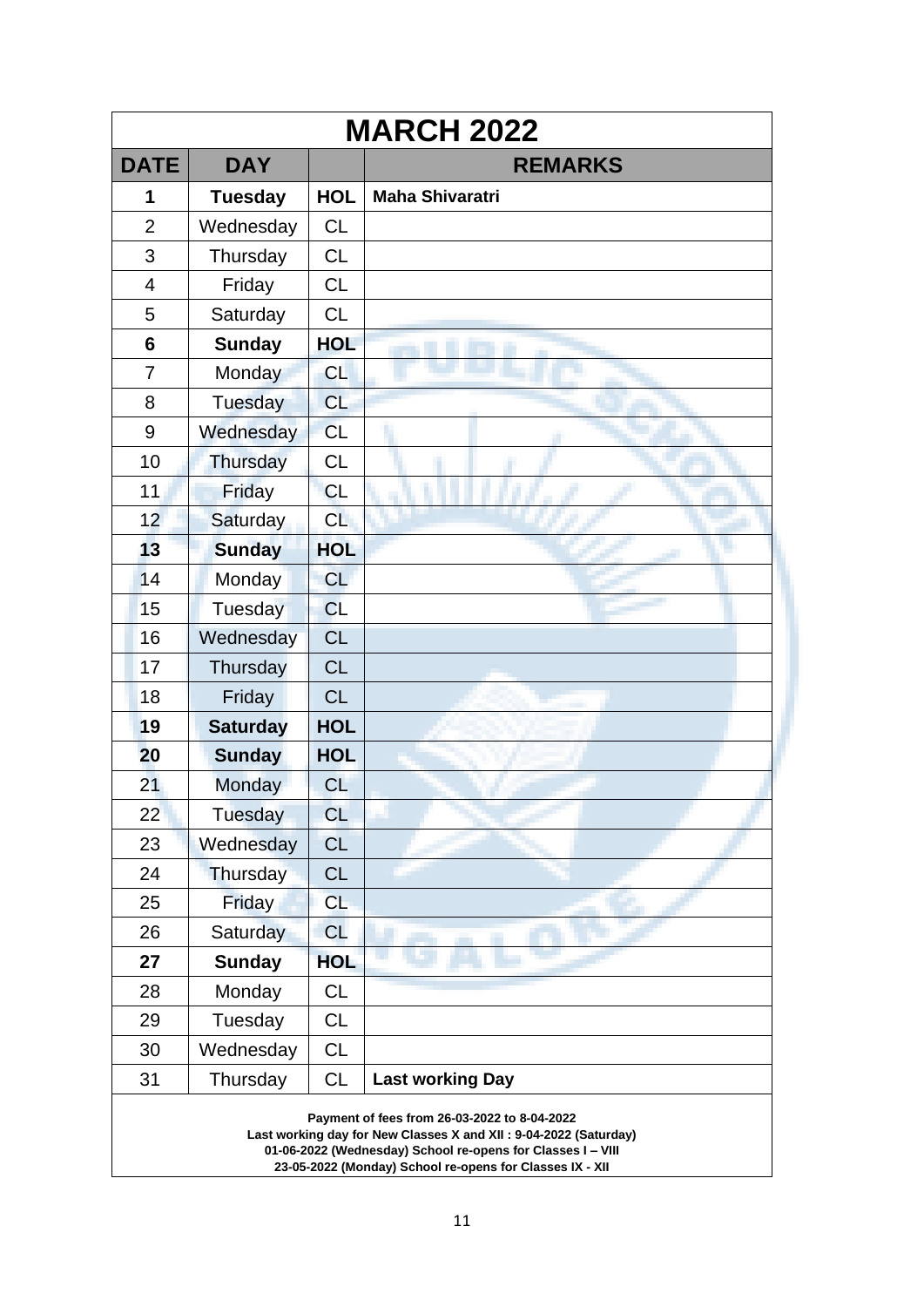| <b>APRIL 2022</b> |                 |            |                                            |  |
|-------------------|-----------------|------------|--------------------------------------------|--|
| <b>DATE</b>       | <b>DAY</b>      |            | <b>REMARKS</b>                             |  |
| 1                 | Friday          | <b>HOL</b> |                                            |  |
| $\overline{2}$    | Saturday        | <b>HOL</b> |                                            |  |
| 3                 | <b>Sunday</b>   | <b>HOL</b> |                                            |  |
| 4                 | Monday          | <b>HOL</b> |                                            |  |
| 5                 | Tuesday         | <b>HOL</b> |                                            |  |
| 6                 | Wednesday       | <b>HOL</b> |                                            |  |
| 7                 | Thursday        | <b>HOL</b> |                                            |  |
| 8                 | Friday          | <b>HOL</b> |                                            |  |
| 9                 | Saturday        | <b>HOL</b> | Last working day for New Classes X and XII |  |
| 10                | <b>Sunday</b>   | <b>HOL</b> |                                            |  |
| 11                | Monday          | <b>HOL</b> |                                            |  |
| 12                | Tuesday         | <b>HOL</b> |                                            |  |
| 13                | Wednesday       | <b>HOL</b> |                                            |  |
| 14                | Thursday        | <b>HOL</b> |                                            |  |
| 15                | Friday          | <b>HOL</b> |                                            |  |
| 16                | <b>Saturday</b> | <b>HOL</b> |                                            |  |
| 17                | <b>Sunday</b>   | <b>HOL</b> |                                            |  |
| 18                | Monday          | <b>HOL</b> |                                            |  |
| 19                | Tuesday         | <b>HOL</b> |                                            |  |
| 20                | Wednesday       | <b>HOL</b> |                                            |  |
| 21                | Thursday        | <b>HOL</b> |                                            |  |
| 22                | Friday          | <b>HOL</b> |                                            |  |
| 23                | <b>Saturday</b> | <b>HOL</b> |                                            |  |
| 24                | <b>Sunday</b>   | <b>HOL</b> |                                            |  |
| 25                | Monday          | <b>HOL</b> |                                            |  |
| 26                | Tuesday         | <b>HOL</b> |                                            |  |
| 27                | Wednesday       | <b>HOL</b> |                                            |  |
| 28                | Thursday        | <b>HOL</b> |                                            |  |
| 29                | Friday          | <b>HOL</b> |                                            |  |
| 30                | Saturday        | <b>HOL</b> |                                            |  |